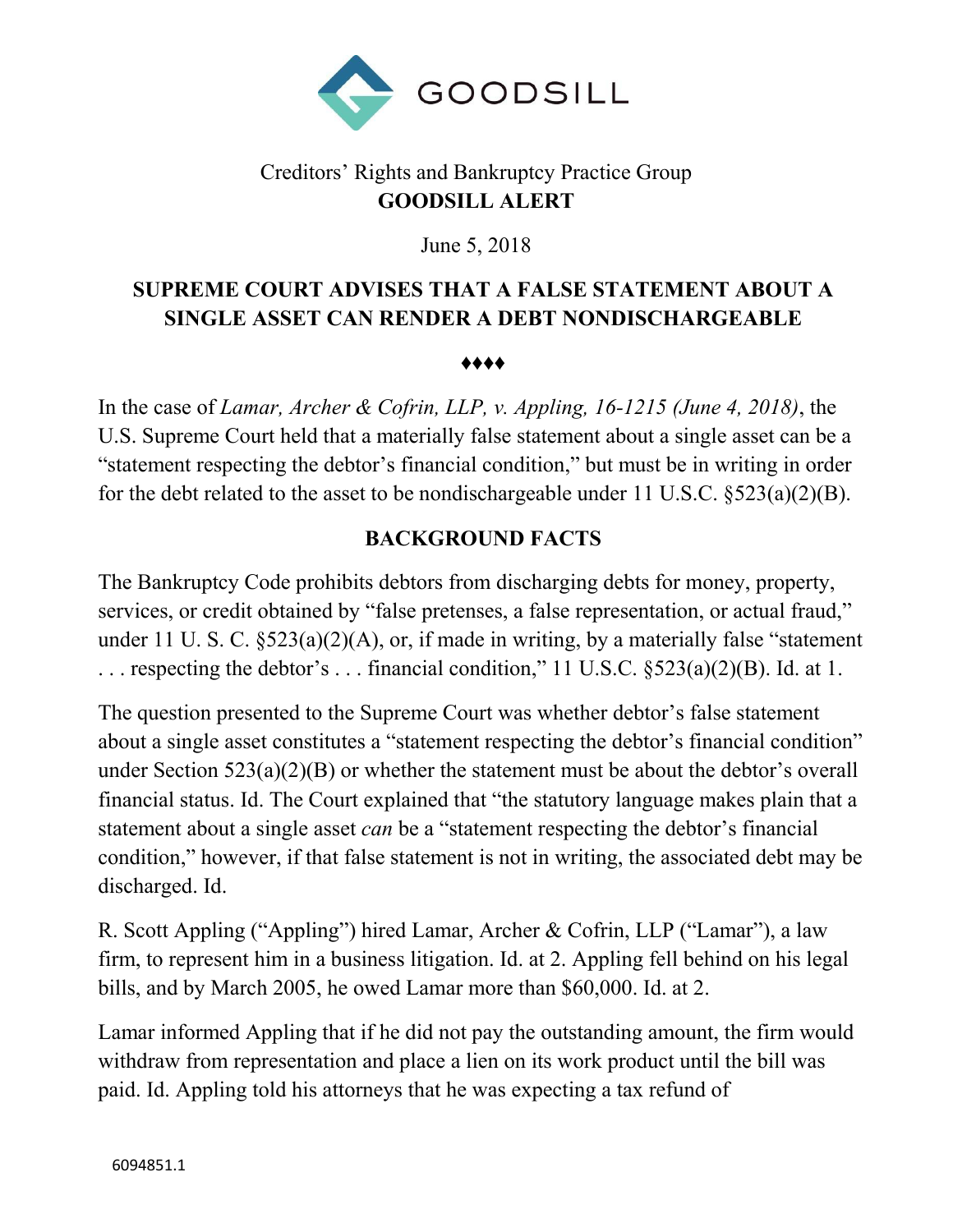"approximately \$100,000," which was enough to cover his owed and future legal fees. Id. Lamar relied on Appling's statement and continued to represent him without initiating collection of the overdue amount. Id. When Appling and his wife filed their tax return, however, the refund they requested was of just \$60,718, and they ultimately received \$59,851 in October 2005. Id.

Rather than paying Lamar, the Applings spent the money on their business. Id. Appling and his attorneys met again in November 2005, and **Appling falsely told them that he had not yet received the refund**. Id. **Lamar relied on that false statement** and agreed to complete the pending litigation and delay collection of the outstanding fees. Id. In March 2006, Lamar sent Appling its final invoice. Id. Five years later, Appling still had not paid, so Lamar filed suit in Georgia state court and obtained a judgment for \$104,179.60. Id. at 2-3. Shortly thereafter, Appling and his wife filed for Chapter 7 bankruptcy. Id. at 3.

Lamar filed an adversary proceeding against Appling arguing that, because Appling made fraudulent statements about his tax refund at the March and November 2005 meetings, his debt to Lamar was nondischargeable pursuant to 11 U.S.C. §  $523(a)(2)(A)$ . Appling moved to dismiss the adversary complaint, contending that his alleged misrepresentations were "statement[s] . . . respecting [his] financial condition" and were therefore governed by  $\S 523(a)(2)(B)$ , such that Lamar could not block discharge of the debt because the statements were not "in writing" as required for nondischargeability under that provision. Id.

The Bankruptcy Court held that a statement regarding a single asset is not a "statement respecting the debtor's financial condition" and denied Appling's motion to dismiss. Id. After a trial, the Bankruptcy Court found that Appling knowingly made two false representations on which Lamar justifiably relied and that Lamar incurred damages as a result and concluded that Appling's debt to Lamar was nondischargeable under  $§523(a)(2)(A).$ 

The U.S. District Court affirmed the Bankruptcy Court's decision. Id. However, the Court of Appeals for the Eleventh Circuit reversed, holding that "'statement[s] respecting the debtor's . . . financial condition' may include a statement about a single asset." Id. Because Appling's statements about his expected tax refund were not in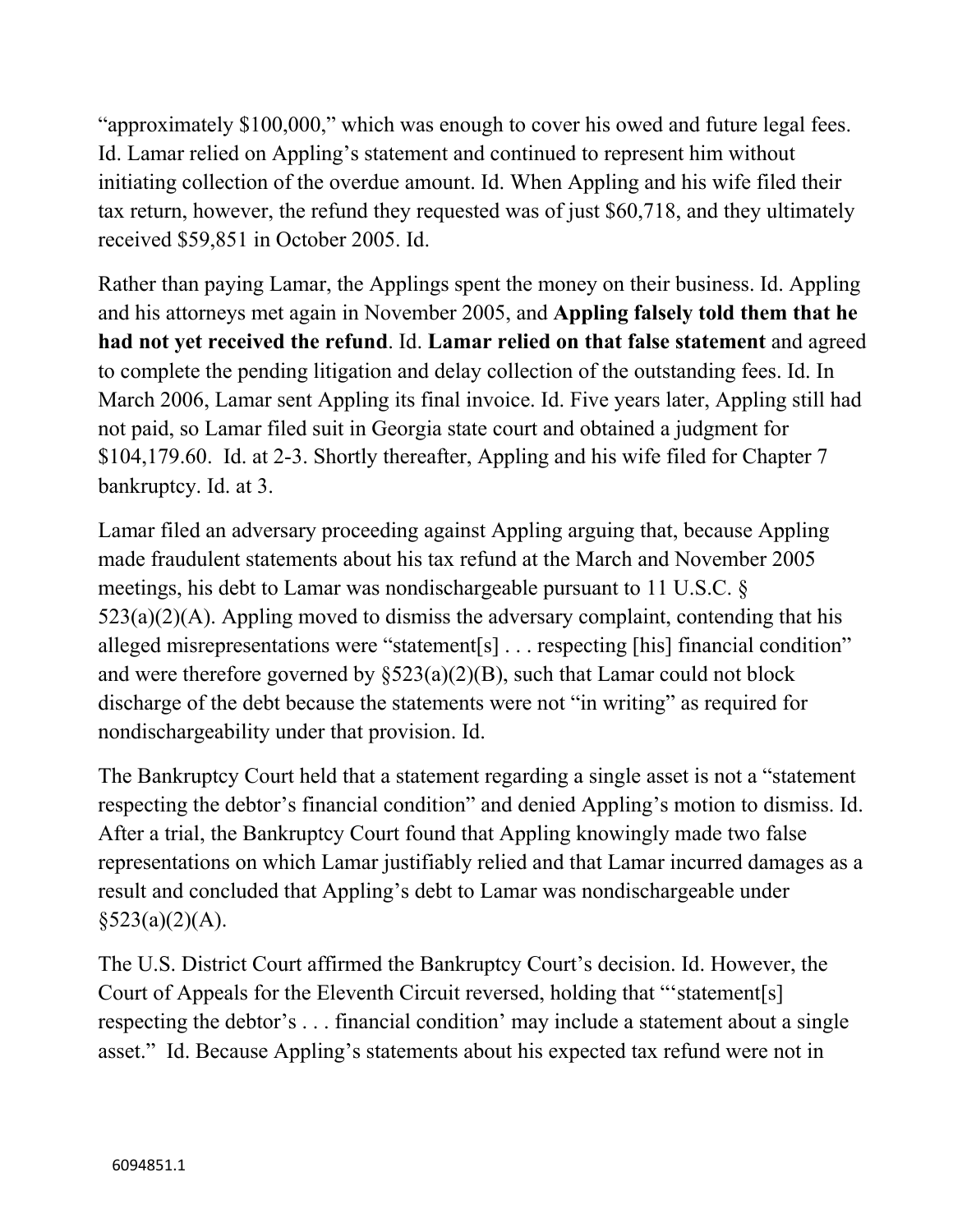writing, the Court of Appeals held that §523(a)(2)(B) did not bar Appling from discharging his debt to Lamar. Id.

The U.S. Supreme Court granted certiorari to resolve a conflict among the circuits as to whether a statement about a single asset constitutes a "statement respecting the debtor's financial condition." Id. at 4.

## **THE SUPREME COURT'S DECISION**

The Supreme Court started its analysis by explaining that, under 11 U.S.C. §523(a)(2), a discharge under Chapter 7, 11, 12, or 13 of the Bankruptcy Code "does not discharge an individual debtor from any debt . . . for money, property, services, or an extension, renewal, or refinancing of credit, to the extent obtained by" fraud. Id.

In particular, the Court explained, subparagraph (A) bars discharge of debts arising from "false pretenses, a false representation, or actual fraud, other than a statement respecting the debtor's . . . financial condition" and subparagraph (B), in turn, bars discharge of debts arising from a materially false "statement . . . respecting the debtor's . . . financial condition" if that statement is "in writing." Id. at 4-5.

The Supreme Court explained that "a statement is 'respecting' a debtor's financial condition if it has a direct relation to or impact on the debtor's overall financial status." Id. at 9. Therefore, it continued:

A single asset has a direct relation to and impact on aggregate financial condition, so a statement about a single asset bears on a debtor's overall financial condition and can help indicate whether a debtor is solvent or insolvent, able to repay a given debt or not. Naturally, then, **a statement about a single asset can be a "statement respecting the debtor's financial condition.**"

Id. (emphasis added).

The Court therefore affirmed the judgment of the Court of Appeals for the Eleventh Circuit allowing the debt to be discharged.